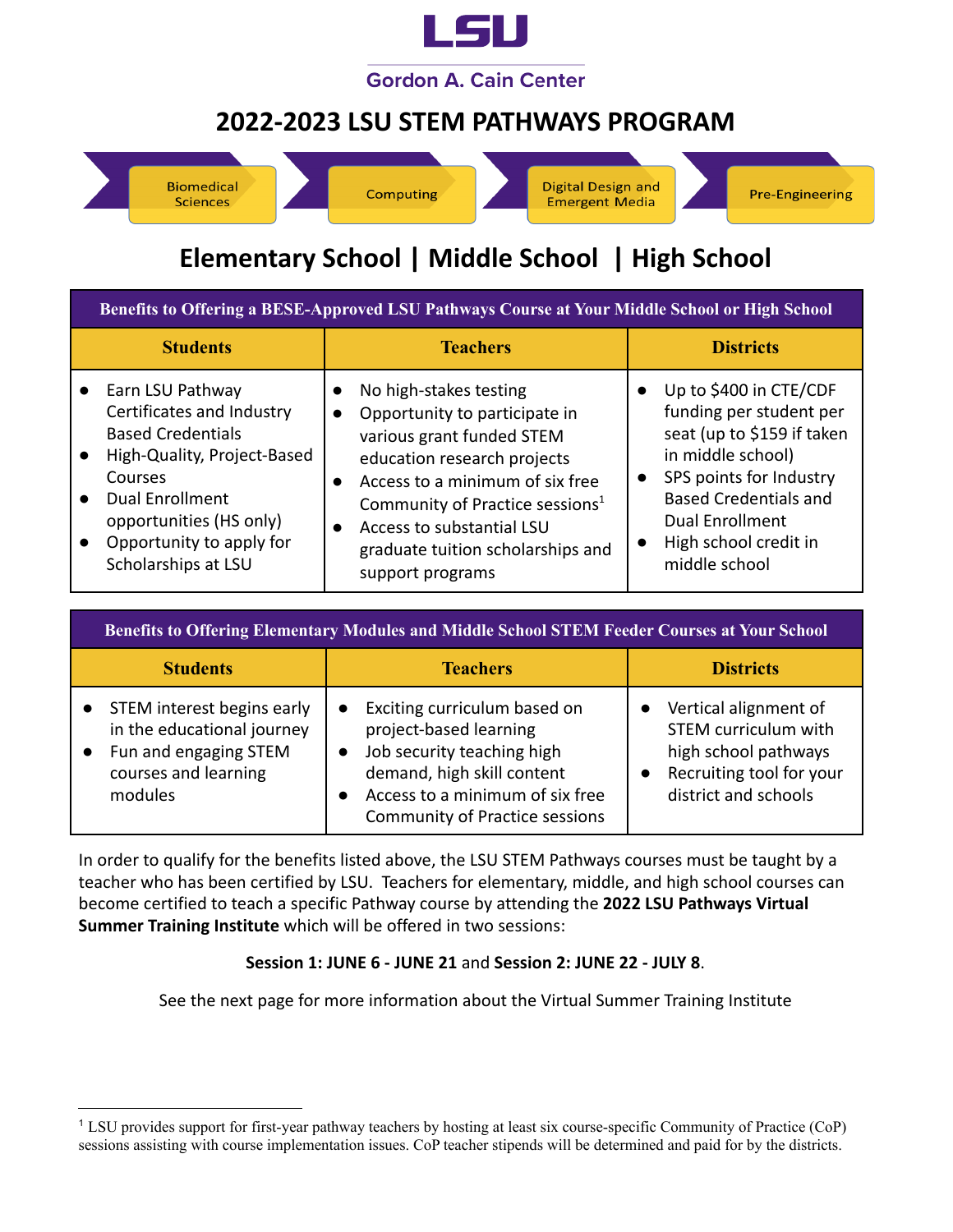

#### **Gordon A. Cain Center**

### **VIRTUAL SUMMER TRAINING INSTITUTE INFORMATION 2**

**Session 1: JUNE 6- JUNE 21 Session 2: JUNE 22 - JULY 8**

\$1,920 per course section<sup>3</sup>

In addition to the training registration fee, schools/districts are encouraged to pay a teacher a stipend for attending the training using CDF funding. Registration fee waivers, tuition waivers, and stipends may be available for selected schools and/or teachers participating in the Summer Training Institute courses. Please email [stempathways@lsu.edu](mailto:stempathways@lsu.edu) to request information regarding your eligibility.

| Requirements to Participate in the Summer Training Institute |                        |                                                                                                                                                                                                                                                                                                                                                                                                                    |
|--------------------------------------------------------------|------------------------|--------------------------------------------------------------------------------------------------------------------------------------------------------------------------------------------------------------------------------------------------------------------------------------------------------------------------------------------------------------------------------------------------------------------|
| Schools/<br><b>District</b>                                  | $\bullet$              | Complete and return the Memorandum of Understanding by April 15th in which the<br>school agrees to:<br>Offer the course(s) in 2022-23<br>$\circ$<br>Provide necessary technology and other required course materials<br>$\circ$<br>Pay \$96 administrative fee <sup>4</sup> to LSU for each high school student enrolled in an LSU<br>$\circ$<br>STEM Pathway Course (See below for rebate on administrative fee!) |
| <b>Teachers</b>                                              | $\bullet$<br>$\bullet$ | If not trained previously, you are required to attend training for your LSU STEM<br>Pathway course<br>No content-specific prior knowledge required (details in Course Catalog) <sup>5</sup><br>Strong work ethic and a desire to engage in project-based learning<br>Reliable internet access and computer to be able to actively participate during<br>synchronous portions of training <sup>6</sup>              |

A catalog of training courses offered at the 2022-23 Summer Training Institute can be found [here!](https://drive.google.com/file/d/1-Q_ljDpxatthJ4kgKVLyn8MZt4AiRdZb/view?usp=sharing) A detailed schedule of training times is on the following pages.

#### **Eligibility for REBATE:**

- 1. Return the MoU by May 1st AND
- 2. Have a **teacher** trained in a Pathways course this summer AND

3. Have that teacher teach the course in 2022-23

#### **REBATE OFFER:**

Up to 20 certification fees **FREE\*** for each training section attended!!!

\*That's **\$1,920** in free certification fees for a 1 section training or **\$3,840** for a 2 section training!!

<sup>3</sup> Some courses require two sections for complete training and CTE/CDF course eligibility.

<sup>&</sup>lt;sup>2</sup> Some summer training courses can be taken for graduate credit with a full tuition scholarship (course fees have to be paid by participants or their schools). Participating teachers who want to receive graduate credit must enroll in the LSU Graduate School by May 1, 2021. If you are interested in receiving grad credit, please send a brief email to [stempathways@lsu.edu.](mailto:stempathways@lsu.edu)

<sup>4</sup> Administrative fee covers: enrollment and course access, student certification, and course support for teachers and students.

<sup>5</sup> Although prior STEM experience is a plus, many successful STEM Pathway teachers had no prior STEM background.

<sup>&</sup>lt;sup>6</sup> If a teacher does not have access to either a device/internet, the school is responsible for providing it.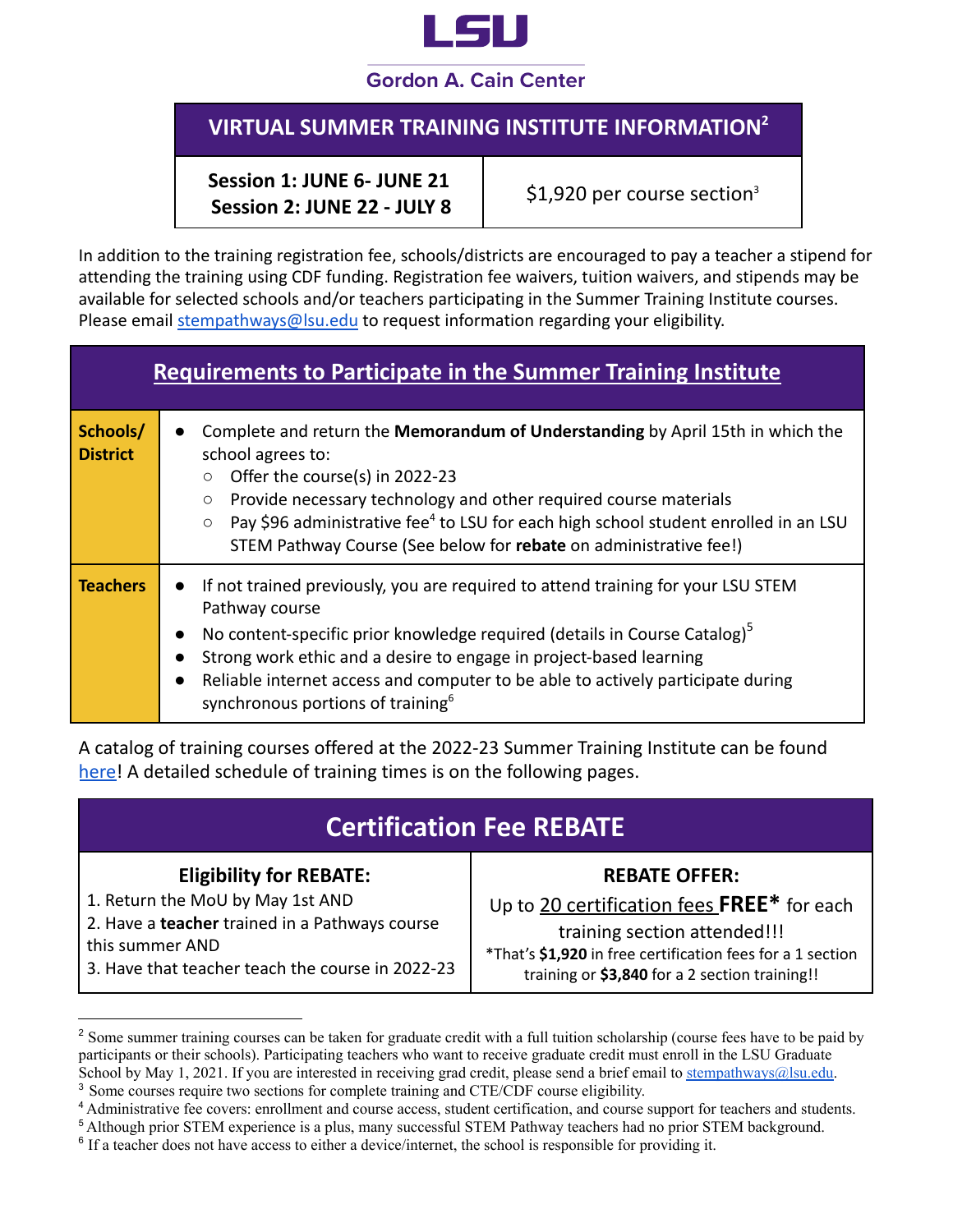

#### **Gordon A. Cain Center**

### **Will you be offering an LSU STEM Pathway course in 2022-23? Please complete a Memorandum of Understanding!!!**

**STEP 1:** Review our course offerings in the LSU STEM [Pathways](https://drive.google.com/file/d/1-Q_ljDpxatthJ4kgKVLyn8MZt4AiRdZb/view?usp=sharing) Course Catalog and review the training schedule below to determine which courses you want to offer at your school in 2022-2023.

**Step 2:** On March 15th, the 2022-23 Memorandum of Understanding (MoU) will be emailed to all interested schools. If you do not currently offer a pathways course and would like to receive this email, please send an email to [stempathways@lsu.edu](mailto:stempathways@lsu.edu) to be included on the email list.

**Step 3:** All new **AND** returning schools should complete the MoU by May 1 for the early bird discount or June 1 for the final deadline.

**STEP 4:** After LSU receives the MoU, teachers who need to be trained will be provided a training confirmation email containing further details.

**For questions about the Summer Training Institute & MoU, please send an email to** [stempathways@lsu.edu](mailto:stempathways@lsu.edu).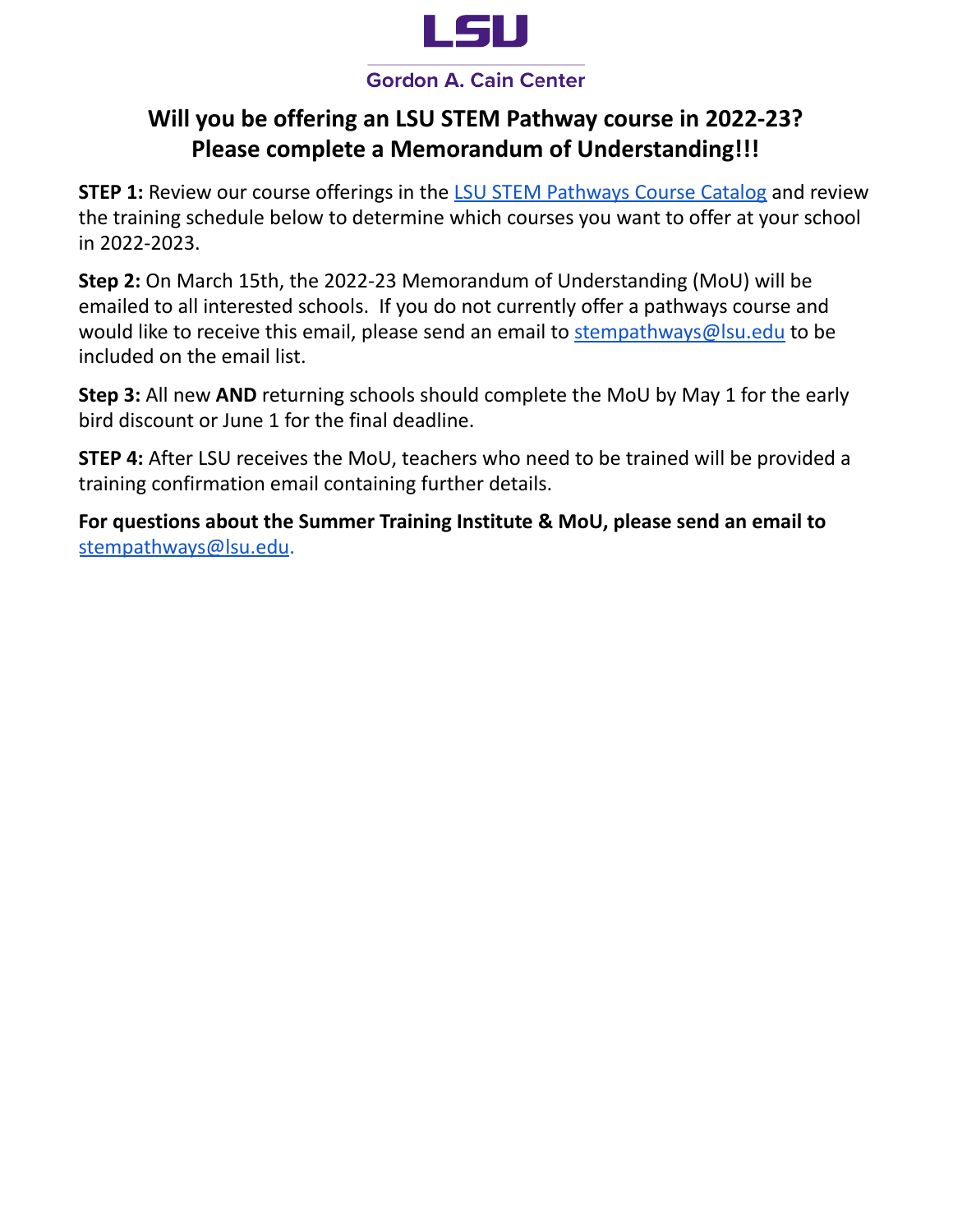

# **LSU STEM CERTIFICATION PATHWAYS: VIRTUAL 2022 SUMMER TRAINING INSTITUTE**

### **Session 1: June 6th - June 21st Session 2: June 22rd - July 8th**

- We will be offering this year's summer training for the LSU STEM Pathways in a 100% virtual setting, with some hybrid (face-to-face and virtual) Saturday workshops available in Fall 2022 and Spring 2023.
- Each course offers synchronous online meetings which will occur at different points each day.
	- "AM Synchronous" means that synchronous instructional times will occur between **8 AM - 1 PM**
	- "PM Synchronous" means that synchronous instructional times will occur between **12:00 PM - 5:00 PM**
	- Each pathway will have daily synchronous group meetings from **12 PM to 1 PM** to share information with teachers from both the AM and PM course sections
- Assignments and asynchronous materials will be required to be completed between each synchronous online meeting; details will be provided to you during each section.
- Trainings listed in yellow or blue require only a single session for complete training. Trainings listed in green require two sessions for complete training.
- We have done our best to provide accurate training dates and times for each course. However, training **sessions and times are subject to change.**
- Some training sessions can be taken as part of a graduate course for graduate credit. These courses are denoted with a  $\blacktriangleright$ .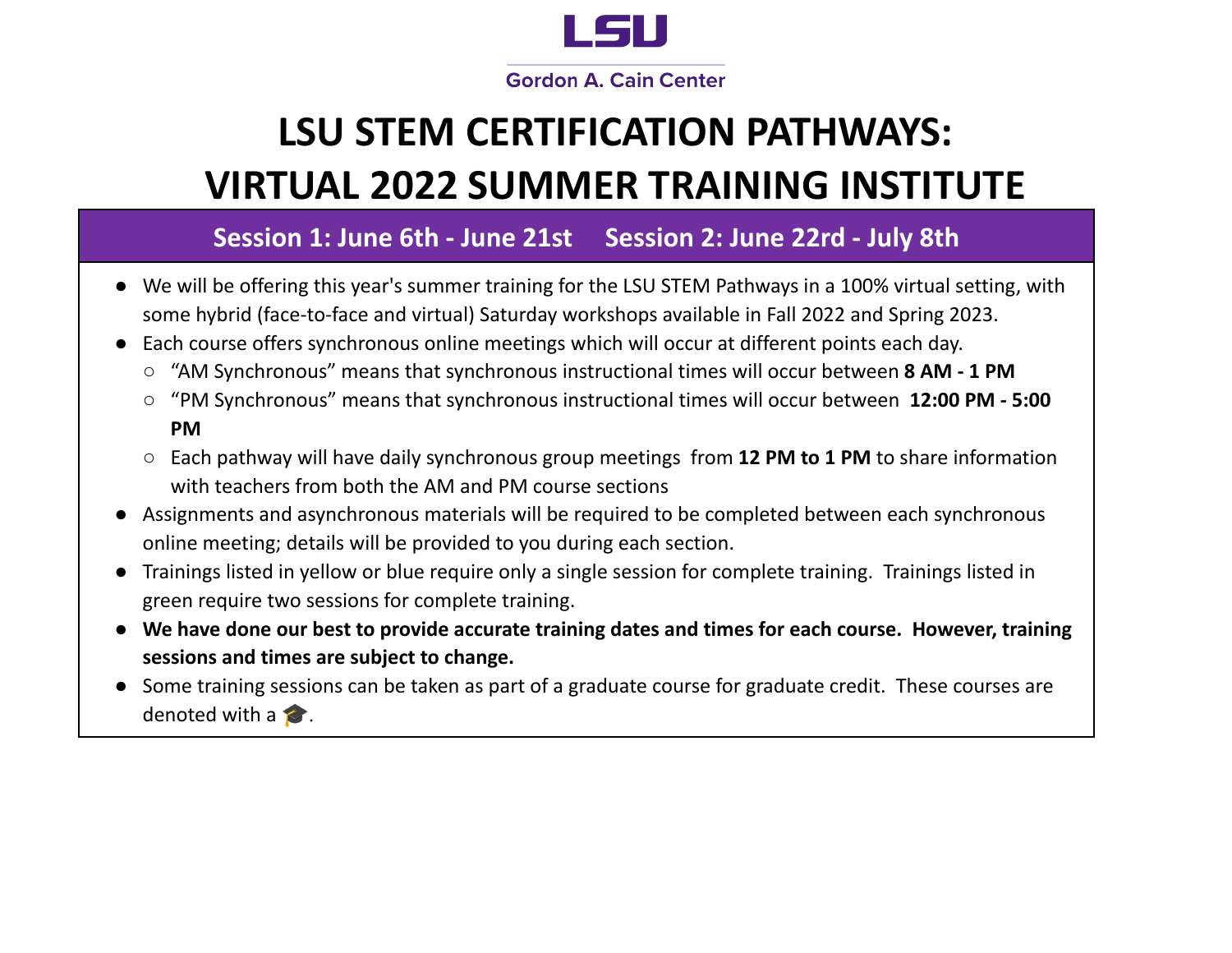

# **BASIC CAREER READINESS - ALL PATHWAYS**

**Session I (12 days) M 6/6 - F 6/10, M 6/13 - F 6/17, M 6/20 - T 6/21**

**Introduction to STEM Pathways and Careers (9th grade, available to 7th/8th grade)**

(PM Synchronous + daily homework) No Prerequisites, Basic Career Readiness Course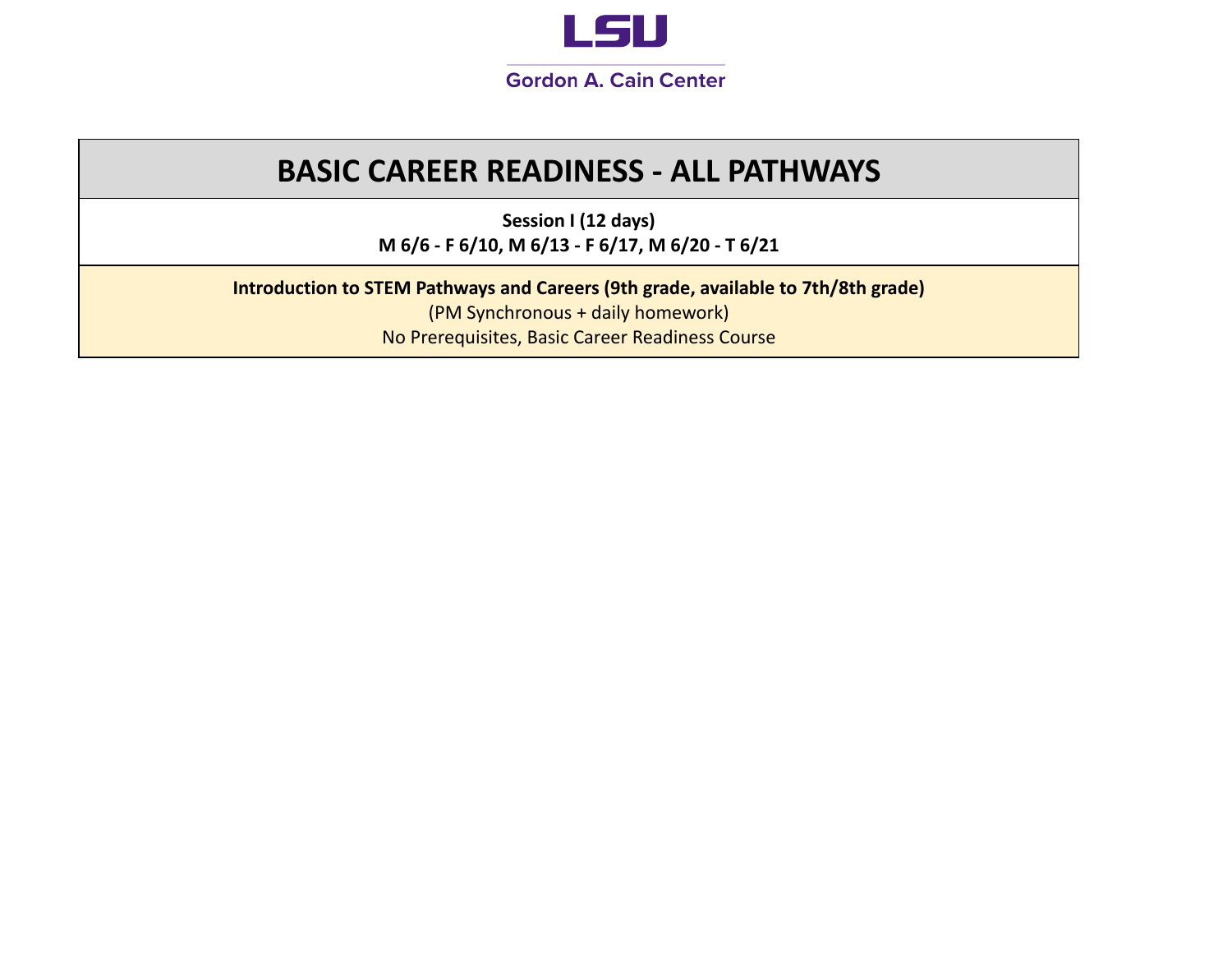

| <b>BIOMEDICAL SCIENCES</b>                                                                                                                                                                   |                                                                                  |  |
|----------------------------------------------------------------------------------------------------------------------------------------------------------------------------------------------|----------------------------------------------------------------------------------|--|
| Session I (12 days)<br>M 6/6 - F 6/10, M 6/13 - F 6/17, M 6/20 - T 6/21                                                                                                                      | Session II (12 days)<br>W 6/22 - F 6/24, M 6/27- F 7/1, T 7/5- F 7/8             |  |
| <b>Introduction to Biomedical Sciences (AM Synchronous)</b><br><b>No Prerequisites</b>                                                                                                       | <b>Comparative Anatomy &amp; Physiology (AM Synchronous)</b><br>No Prerequisites |  |
| <b>Forensics (AM Synchronous)</b><br><b>No Prerequisites</b>                                                                                                                                 |                                                                                  |  |
| By request we can schedule individualized training for Senior Biomedical Capstone.<br>(Sessions 1 & 2: times dependent on participants) For select teachers only; inquire as to suitability. |                                                                                  |  |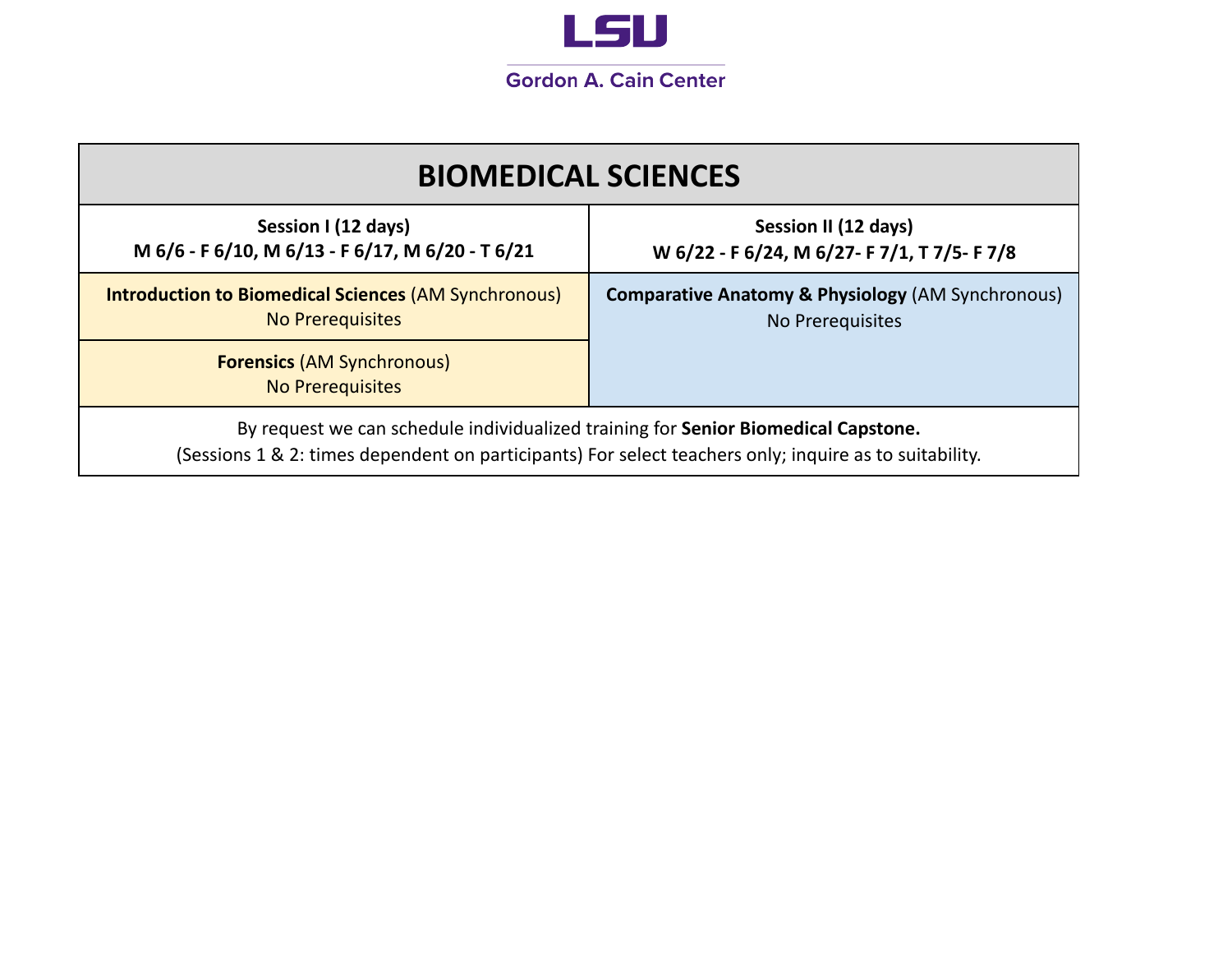

| <b>COMPUTING</b>                                                                                                                                                      |                                                                                                                      |  |
|-----------------------------------------------------------------------------------------------------------------------------------------------------------------------|----------------------------------------------------------------------------------------------------------------------|--|
| Session I (12 days)<br>M 6/6 - F 6/10, M 6/13 - F 6/17, M 6/20 - T 6/21                                                                                               | Session II (12 days)<br>W 6/22 - F 6/24, M 6/27- F 7/1, T 7/5- F 7/8                                                 |  |
| <b>Survey of Computer Science (8th/9th) (AM Synchronous)</b><br><b>No Prerequisites</b>                                                                               | <b>Cybersecurity (AM Synchronous)</b><br>No Prerequisites                                                            |  |
| Introduction to Computational Thinking I (ICT)<br>(AM Synchronous + daily homework)<br>No Prerequisites. Section II is required                                       | Introduction to Computational Thinking II (ICT)<br>(AM Synchronous + daily homework)<br>Prerequisites: ICT Section I |  |
| Data Manipulation and Analysis I (DMA)<br>(AM Synchronous)<br>Prerequisite: ICT,<br>Section II of DMA is required                                                     | <b>Data Manipulation and Analysis II (DMA)</b><br>(AM Synchronous)<br>Prerequisite: ICT, Section I of DMA            |  |
| Interactive Computing (INCO) is available on request to teachers who have taught at least two<br>programming courses (ICT, DMA, PRG). It requires two sessions.       |                                                                                                                      |  |
| <b>Programming for STEM (PRG)</b> is available on request to teachers who have taught at least two programming courses<br>(ICT, DMA, INCO). It requires two sessions. |                                                                                                                      |  |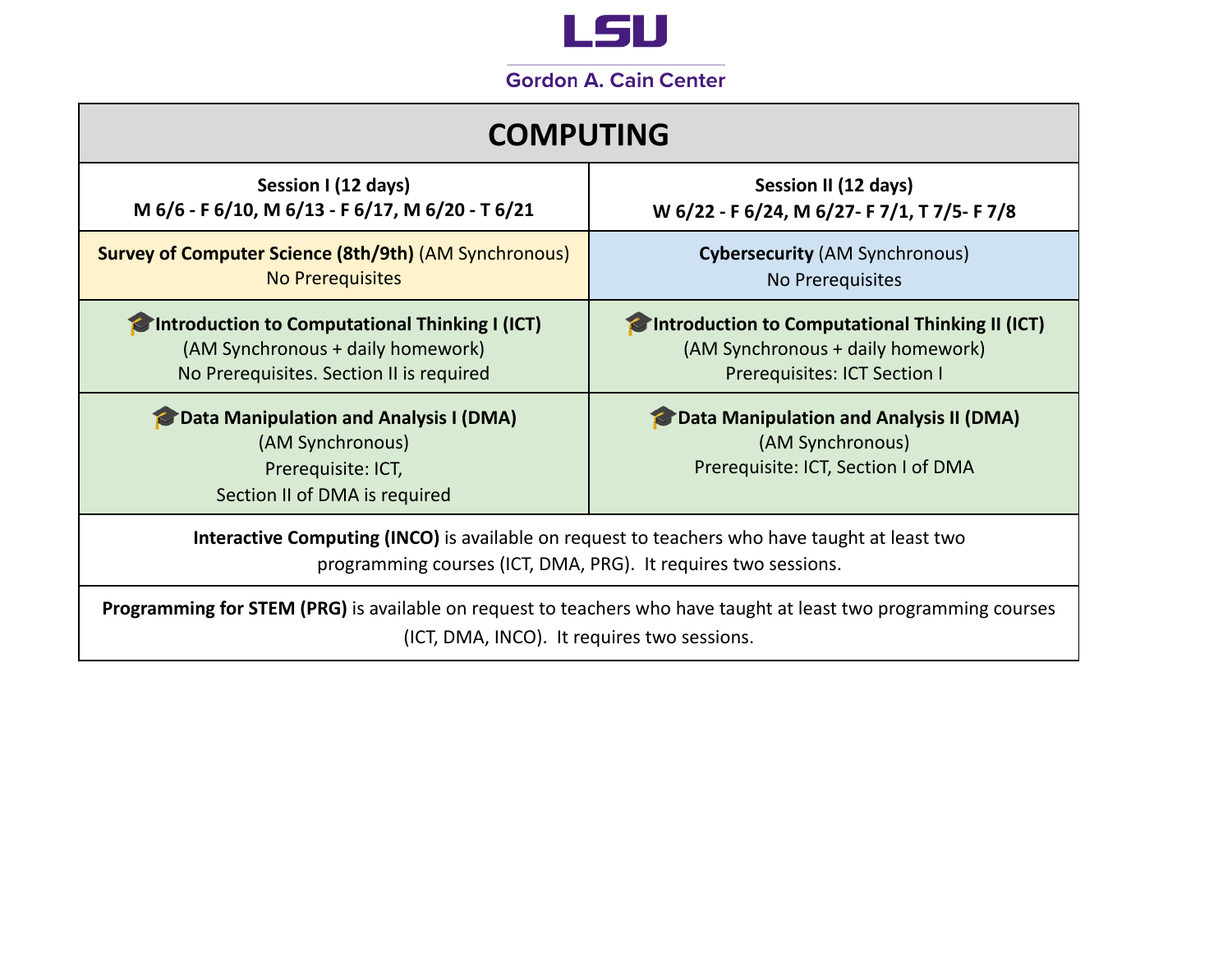

# **DIGITAL DESIGN & EMERGENT MEDIA**

| Session I (12 days)                                                  | Session II (12 days)                              |
|----------------------------------------------------------------------|---------------------------------------------------|
| M 6/6 - F 6/10, M 6/13 - F 6/17, M 6/20 - T 6/21                     | W 6/22 - F 6/24, M 6/27- F 7/1, T 7/5- F 7/8      |
| <b>Sound Design (AM Synchronous)</b>                                 | <b>Digital Storytelling (AM Synchronous)</b>      |
| <b>No Prerequisites</b>                                              | No Prerequisites                                  |
| Digital Image (AM Synchronous)                                       | Motion Graphics (AM Synchronous)                  |
| <b>No Prerequisites</b>                                              | No Prerequisites                                  |
| Clinteractive Media Capstone (AM Synchronous)                        | Advanced Film and TV Production (AM Synchronous)  |
| <b>No Prerequisites</b>                                              | Pilot (Prerequisites: Basic Film & TV Production) |
| <b>Basic Film and TV Production Section 1</b>                        | <b>Basic Film and TV Production Section 2</b>     |
| (AM Synchronous)                                                     | (AM Synchronous)                                  |
| No Prerequisites, Section 2 is Required                              | Prerequisites: Section 1                          |
| <b>Programming Digital Media Section 1</b>                           | <b>Programming Digital Media Section 2</b>        |
| (AM Synchronous)                                                     | (AM Synchronous)                                  |
| No Prerequisites, Section 2 is Required                              | <b>Prerequisites: Section 1</b>                   |
| <b>Coding for the Web Section 1</b>                                  | <b>Coding for the Web Section 2</b>               |
| (AM Synchronous)                                                     | (AM Synchronous)                                  |
| No Prerequisites, Section 2 is Required                              | <b>Prerequisites: Section 1</b>                   |
| By request we may be able to offer Digital Storytelling in Session 1 |                                                   |

By request we may be able to offer Digital Storytelling in Session 1.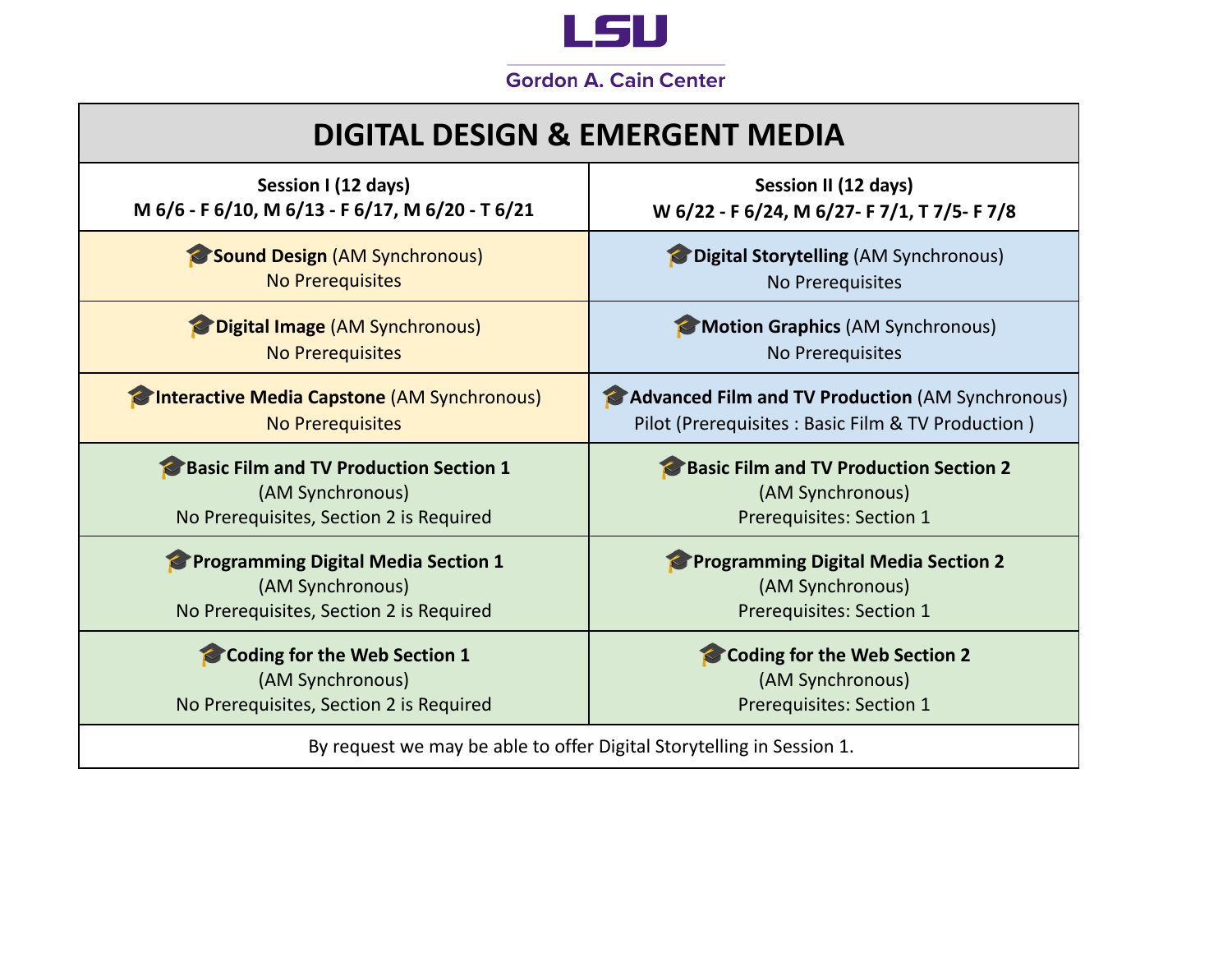

| <b>PRE-ENGINEERING</b>                                                                                                                 |                                                                                                                                                                                                                                                     |  |
|----------------------------------------------------------------------------------------------------------------------------------------|-----------------------------------------------------------------------------------------------------------------------------------------------------------------------------------------------------------------------------------------------------|--|
| Session I (12 days)<br>M 6/6 - F 6/10, M 6/13 - F 6/17, M 6/20 - T 6/21                                                                | Session II (12 days)<br>W 6/22 - F 6/24, M 6/27- F 7/1, T 7/5- F 7/8                                                                                                                                                                                |  |
| Intro to Engineering (AM Synchronous)<br><b>No Prerequisites</b>                                                                       | <b>Engineering Design and Development</b> (AM Synch.)<br>No Prerequisites (Includes IBC opportunity)                                                                                                                                                |  |
| Intro to Robotics (AM Synchronous)<br><b>No Prerequisites</b>                                                                          | Pilot: Survey of Drones (AM Synchronous)<br>No Prerequisites (Includes IBC opportunity)<br>For select teachers only; inquire as to suitability.                                                                                                     |  |
| <b>Advanced Robotics VEX (PM Synchronous)</b><br>Corequisite or Prerequisite: Intro to Robotics<br><b>Focus is on VEX Competitions</b> | <b>Principles of Engineering (PM Synchronous)</b><br>Prerequisite: Intro to Engineering                                                                                                                                                             |  |
| <b>Engineering Economy (PM Synchronous)</b><br>(strong math background preferred)                                                      | <b>Engineering Design and Development Abridged Training</b><br>for teachers already certified in Inventor<br>(PM Synchronous, during the week of June 27-July 1)<br>Requires PC, *Special cost \$960 instead of \$1920 as<br>session is abbreviated |  |